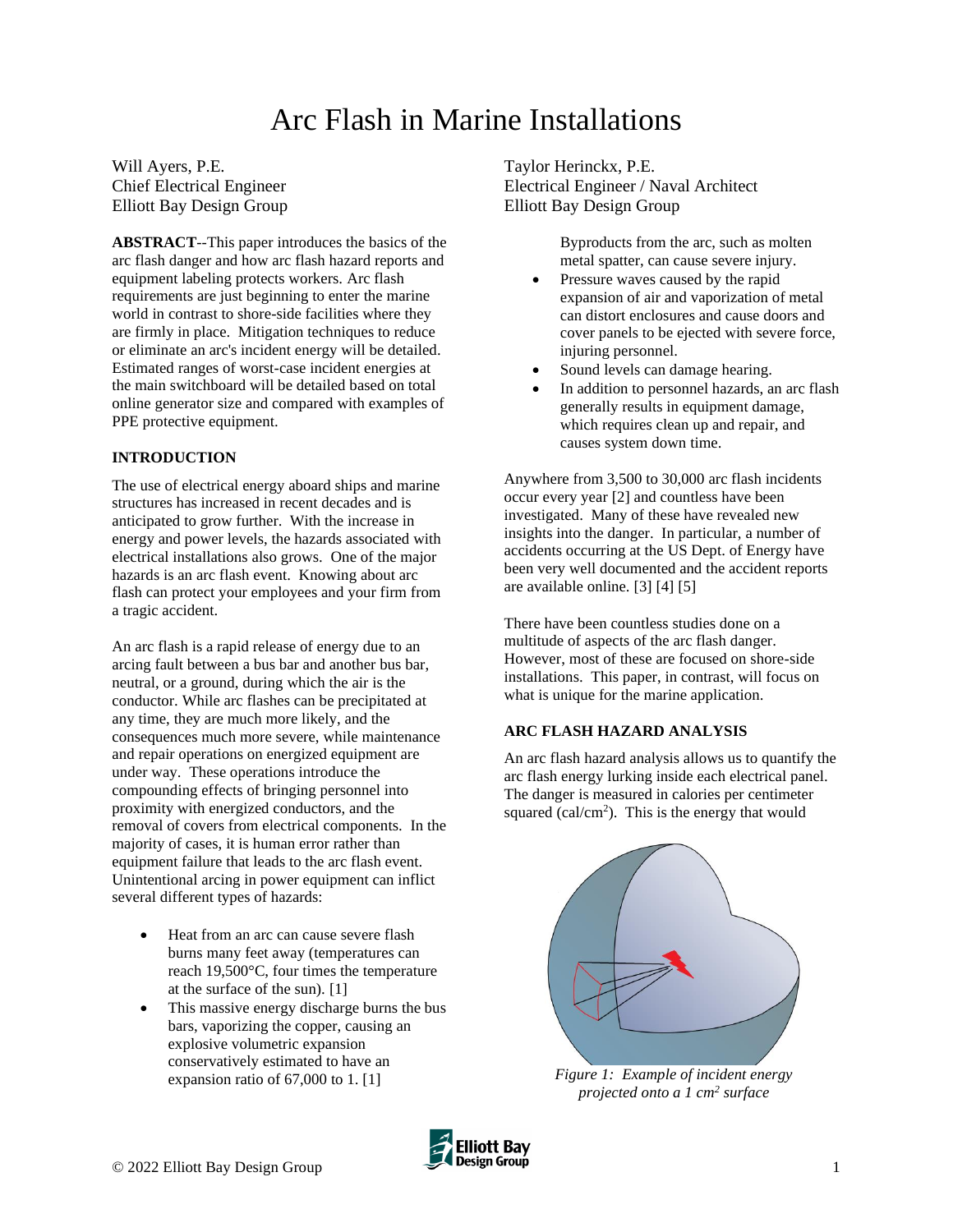potentially be projected onto the front of a worker at roughly arm's length from the electrical arc. See [Figure 1.](#page-0-0)

It has been found that  $1.2 \text{ cal/cm}^2$  of thermal energy applied to a person's skin for a short period of time generally produces a second-degree burn, which is not a permanent injury. This threshold is typically used as the upper limit to which personnel may be exposed without extra arc flash specific personal protective equipment (PPE). Arc flashes are generally limited to systems where the bus voltage is equal to or in excess of 208 volts. [6] Lower voltage levels normally will not sustain an arc.

The arc flash hazard analysis is a natural extension from two related studies that may already be required for the installation:

- Short circuit study
- Circuit breaker coordination study

If you have these two common studies, you already have the basis to perform an arc flash hazard analysis.

EBDG has extensive experience performing these arc flash studies for marine electrical systems. We utilize a powerful software package called SKM Power Tools for Windows<sup>TM</sup> to perform the arc flash calculations. Nevertheless, an intimate understanding of the electrical engineering underlying this software is critical in its application.

The purpose of calculating the arc flash numbers is not to have them buried in a report for the life of the system. In contrast, the numbers become an active and ongoing part of safety procedures by being labeled on the electrical equipment. These labels warn the front-line worker of the danger. See [Figure](#page-1-0)  [2](#page-1-0) and [Figure 3.](#page-1-1)

In concert with arc flash training and a broader electrical safety program, workers are educated about what level of personal protective equipment is required for the various levels of arc flash danger, specifically the incident energy levels listed in cal/cm<sup>2</sup> .

# **REGULATORY REQUIREMENTS**

Even shore-side, there aren't any clear-cut regulatory requirements for arc flash studies or arc flash safety practices. But tragic high-profile accidents and the ensuing fines and lawsuits have made them common practice onshore. As a result, National Fire Protection Association (NFPA) Standard 70E has become the

consensus standard for workplace electrical safety. Organizations are guided by the policies and procedures in this standard.

|                                                                                                                                                                                                                      | <b>WARNING</b>                                                                                                                                                                                                                                   |  |  |
|----------------------------------------------------------------------------------------------------------------------------------------------------------------------------------------------------------------------|--------------------------------------------------------------------------------------------------------------------------------------------------------------------------------------------------------------------------------------------------|--|--|
|                                                                                                                                                                                                                      | <b>Arc Flash and Shock Risk</b>                                                                                                                                                                                                                  |  |  |
| <b>Appropriate PPE Required</b>                                                                                                                                                                                      |                                                                                                                                                                                                                                                  |  |  |
| 45 in<br>$5.4$ cal/cm $^{4}$ 2<br><b>PPE</b><br><b>480 VAC</b><br>00<br>42 in<br>$12$ in<br>12 cal/cm^2                                                                                                              | Arc Flash Boundary<br>Incident Energy at 18 in<br>Arc-rated shirt & pants + arc-rated<br>coverall + arc-rated arc flash suit<br>Shock Risk when cover is removed<br>Glove Class<br>Limited Approach<br>Restricted Approach<br>Minimum Arc Rating |  |  |
| <b>Location:</b>                                                                                                                                                                                                     | MtrCtrl-0429                                                                                                                                                                                                                                     |  |  |
| <b>Elliott Bay Design Group</b><br><b>Elliott Bay</b><br>5305 Shilshole Ave. NW, Suite 100<br>Design Group<br>Seattle, WA 98107<br>Architectural & Engineering Services<br>for the Marine Industry<br>(206) 782-3082 |                                                                                                                                                                                                                                                  |  |  |
| Job#: J16XXX Prepared on:                                                                                                                                                                                            | 09/08/19 By:<br><b>EBDG</b>                                                                                                                                                                                                                      |  |  |
| Varning: Changes in equipment settings or system<br>configuration will invalidate the calculated values and<br><b>PPE</b> requirements                                                                               |                                                                                                                                                                                                                                                  |  |  |

<span id="page-1-0"></span>*Figure 2: Example of an arc flash label*

# **DANGER**

### **NO SAFE PPE EXISTS ENERGIZED WORK PROHIBITED** 1365 in Arc Flash Boundary

| 41 callem <sup>2</sup>                                                                                       | incident Energy at 36 in                                                                                         |
|--------------------------------------------------------------------------------------------------------------|------------------------------------------------------------------------------------------------------------------|
| <b>PPE</b>                                                                                                   | DO NOT WORK ON LIVE!                                                                                             |
| <b>4160 VAC</b><br>60 in<br><b>26 in</b><br>N/A                                                              | Shock Risk when cover is removed<br>Glove Class<br>Limited Approach<br>Restricted Approach<br>Minimum Arc Rating |
| <b>Location:</b>                                                                                             | <b>Prpl Swbd</b>                                                                                                 |
|                                                                                                              |                                                                                                                  |
| <b>Elliott Bay</b><br><b>Design Group</b><br>Architectural & Engineering Services<br>for the Marine Industry | <b>Elliott Bay Design Group</b><br>5305 Shilshole Ave. NW, Suite 100<br>Seattle, WA 98107<br>(206) 782-3082      |
| Job#: J16XXX                                                                                                 | Prepared on: 09/08/19 By:<br>EBDG                                                                                |

*Figure 3: Example of an arc flash label*

<span id="page-1-1"></span>Marine standards have historically not addressed arc flashes but are also beginning to add arc flash requirements. DNV now requires arc resistant switchgear for medium voltage systems and generator sections of low voltage IMO compliant

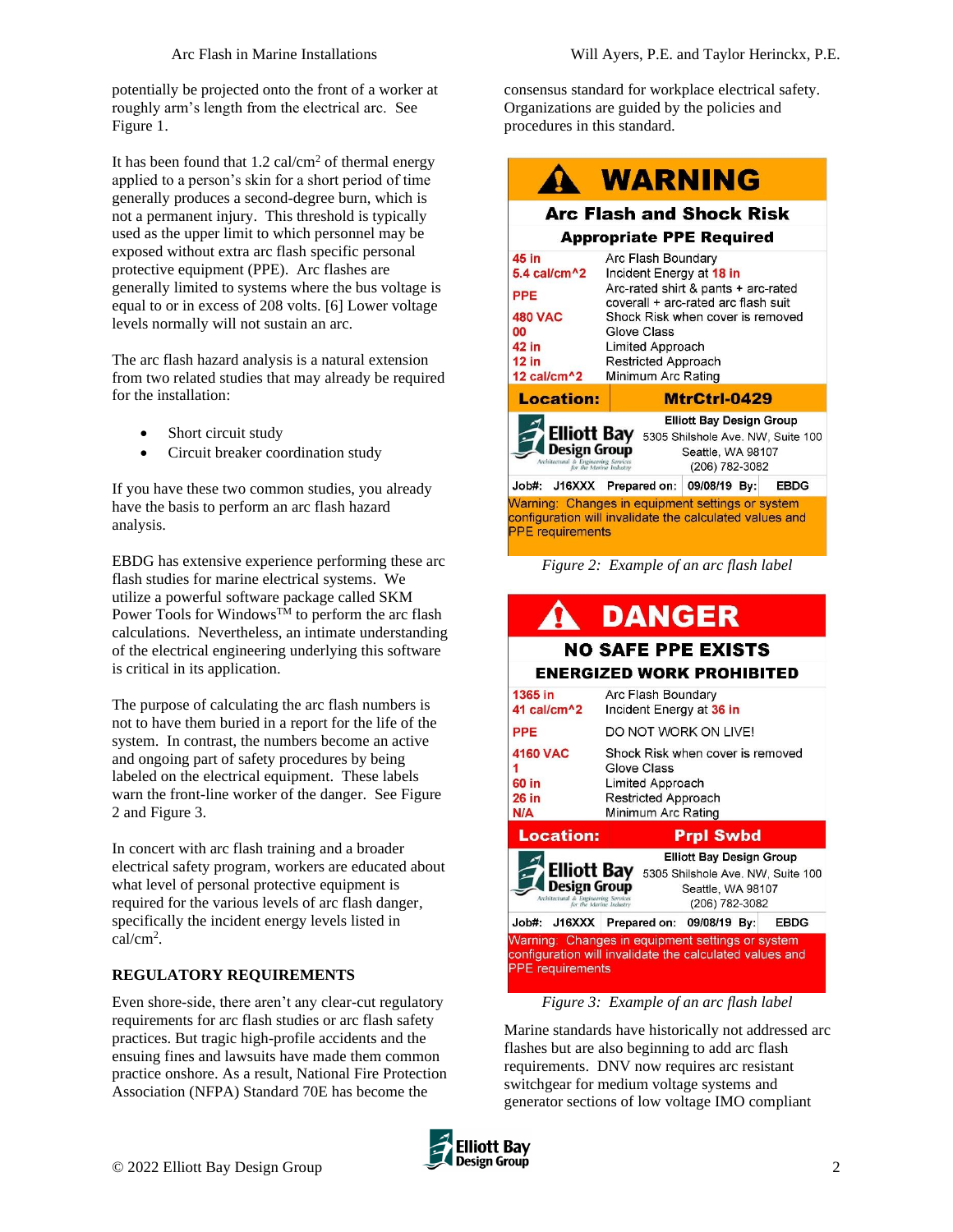systems (Rules For Classification – Ships, 2019, 4-8- 2/9.2.2, 4-8-4/1.1.5, and 4-8-4/2.2.1). In 2014, ABS added the requirements for both arc resistant switchgear and arc flash hazard analyses for systems greater than 1000V [Currently MVR 2020 4-8- 1/5.1.7(b) and 4-8-5/3.7.4(e)]. Lloyd's Register added an entire section dedicated to arc flash safety (Rules and Regulations for the Classification of Ships, 2019, Part 6, Chapter 2, Section 8). This requires arc flash studies to be performed even for low voltages. BV requires arc resistant switchgear for medium voltage applications (C-2-13/6.2.5)

In 2014, a variety of marine arc flash safety requirements were created by the Institute of Electrical and Electronics Engineers (IEEE): IEEE Std 45.5, Recommended Practice for Electrical Installations on Shipboard -- Safety Considerations. IEEE 45 has had numerous sections called out by 46 CFR (Code of Federal Regulations) for many decades. So, this set of standards may have the strongest connection to those who develop United States Coast Guard regulations, and those who must abide by them.

# **MARINE OPERATOR EFFORTS**

While not yet broadly required by regulation, several marine operators have initiated arc flash investigation and mitigation efforts.

In 2013, the Canadian Coast Guard published a tender notice for arc flash studies. [7] They implemented arc flash safety procedures on two vessels and have been working to expand to additional vessels.

In 2014, the US Army Corps of Engineers began requiring vessels to meet arc flash standards (ER 385-1-100). [8] This has been implemented on numerous vessels.

EBDG completed arc flash studies for all six of TxDOT's Galveston ferries in 2016. [9] Shore-side studies had already been performed for the terminals and shore-side maintenance buildings. [10]

# **ARC FLASH HISTORY**

Over the last three decades, arc flash safety practices have gone from almost unheard of to fairly universal for shore-side facilities. Avoiding them has become increasingly expensive. The following timeline demonstrates this continuing trend:

- 1981, Ralph Lee published the first formulas for hazard calculations
- 1991, arc flash was first defined by OSHA
- 1995, DuPont undertook arc flash R&D
- 1995, the ASTM Arc Test Method was developed
- 1995, NFPA 70E defined an arc flash boundary
- 1998, ASTM developed standards for PPE testing
- 1999, Arc flash rated PPE appeared on the market
- 2000, NFPA 70E expanded arc flash requirements
- 2002, NEC began requiring arc flash hazard warning labels
- 2002, IEEE 1584 Guide for Performing Arc Flash Hazard Calculations first published
- 2004, NFPA 70E referenced IEEE 1584
- 2011, OSHA fined the US Postal Service \$6.2 million for arc flash violations [11]
- 2011. An arc flash victim settled for \$13.9 million with Reading Materials, Inc. [12]
- 2013, An injured worker received an award of \$7 million involving Qualcomm [13]
- 2014, IEEE 45.5, IEEE Recommended Practice for Electrical Installations on Shipboard—Safety Considerations released.
- 2018, Revision of IEEE 1584 released, incorporating refinements resulting from additional testing and analysis.

# **ARC FLASH AND MARINE DESIGN**

Space comes at a premium on a ship. For control and monitoring purposes, switchboards are often placed inside the engine control room. But even for low voltage switchboards, arc flash calculations are revealing that the incident energy levels are much higher than thought. An accident in such a location could not only lead to significant injury but make continued operation from the location very challenging.

Concerns regarding such an arc flash are especially sensitive with regards to the main generator breakers. Should an arc flash develop on the input bus bar to a generator circuit breaker, the circuit breaker cannot interrupt that flow. During an arc, the conductive ionized air called plasma flows through the inside of the switchboard. If an arc starts in one location, it can be assumed that it will propagate to other locations.

Thus, the worst-case assumption is usually that an arc initiating elsewhere will propagate to the input terminals of a generator circuit breaker. In fact, that worst-case may assume that it propagates to the maximum number of generators that might be online. The possibility of this scenario may lead to the

**Elliott Bay**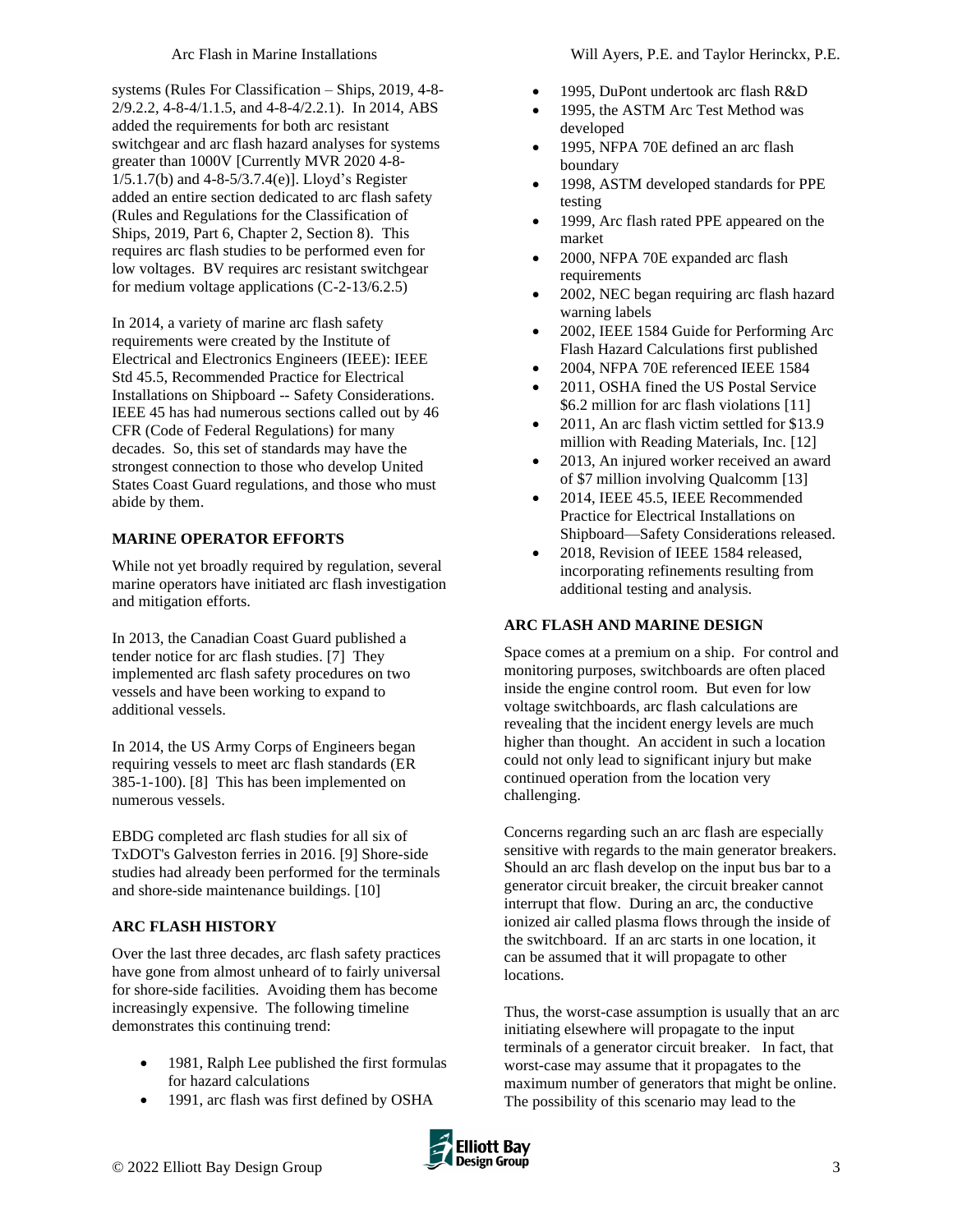construction of low voltage switchboards with generator entrance cubicles built to medium voltage switchgear standards. Medium voltage standards physically segregate the entrance cubicles and make such propagation from another location extremely unlikely.

Another option is to push major power equipment outside of a manned space like a control room, thus separating crew members from a potential arcing event. While mitigating arc risk, such relocation will increase remote control and monitoring requirements so that crew have the same capabilities as if the switchboard had not been moved.

As vessel electrical systems become more complex, arc flash dangers can both increase or decrease with new technologies. This is especially the case with DC propulsion grids, AC or DC drive systems and new energy storage technology.

Specific to the electrical power system design itself, there are a myriad of enhancements and mitigation techniques to reduce or eliminate the arc flash danger. EBDG can help customers navigate the complexity of such methods:

- Zone-selective interlocking (ZSI)
- Differential relaying
- Energy-reducing maintenance switch
- Mitigation system, like ABB's Arc Vault™
- Arc flash optical relays
- High-resistance grounding
- Current-limiting fuses or circuit breakers
- Arc Resistant Switchgear
- IEC 61850 networking of protection relays
- Line reactors
- Prohibiting energized work on certain panels

### **ARC FLASH AND GENERATOR SIZE**

*Caution: The following estimates of arc flash energies based on ship service or propulsion generator size are for preliminary assessment only. Nothing contained herein shall be taken to replace a more detailed analysis of arc flash energies for the purposes of ensuring workplace safety.*

As discussed, the likely worst-case arc flash numbers for a vessel will likely occur at the entrance cubicles where a switchboard receives its power from onboard AC generators. While in no way meant to replace the need for an arc flash study, at a very preliminary level, generator size can be used to approximate that worst-case arc flash energy number.

A few assumptions are necessary (a fuller set can be found in Appendix A). First, the arc is assumed to last for only two seconds. This comes straight out of the 2015 NFPA 70E which indicates this is a sound assumption if the egress of the person performing the energized work is not inhibited. The capability for quick egress needs to be ensured for any energized work that is performed.

Secondly, on many vessels, the AC generators are located near the switchboards receiving power. The resistance supplied by that short run of often very thick cables is usually quite low. Further, it is usually rather small compared to the internal resistance of the generator itself. Eliminating the cable resistances from the calculation will usually lead to only slightly higher arc flash numbers, a conservative approach.

The internal resistance that the generator provides is also a complex set of calculations and depends on a number of variables. In "Understanding Arc Flash Hazards" [14], equations were detailed that underlie IEEE Standard 1584-2002 [15]. In the initial phase of the arc, the arc is primarily a function of the initial peak prospective short circuit current. This peak current is essentially a function of what is termed the subtransient reactance of the generator. This internal resistance varies from machine to machine. Based on our review of numerous generator data sheets over time, this value is often between 0.10 and 0.15 per unit. Some outliers can be found in the range of 0.075 to 0.20. Based on these ranges, [Figure 4](#page-3-0) throug[h Figure 6](#page-4-0) show the approximate worst-case arc flash energies based on total online generator power for 208V, 480V and 600V systems.

There is one caveat to the assertion that generator entrance cubicles present the greatest incident energy level. In cases where a step-down transformer is relatively large in comparison to the on-line



<span id="page-3-0"></span>*Figure 4: Incoming Switchboard Worst-Case Arc Flash Energy Ranges, 208V*

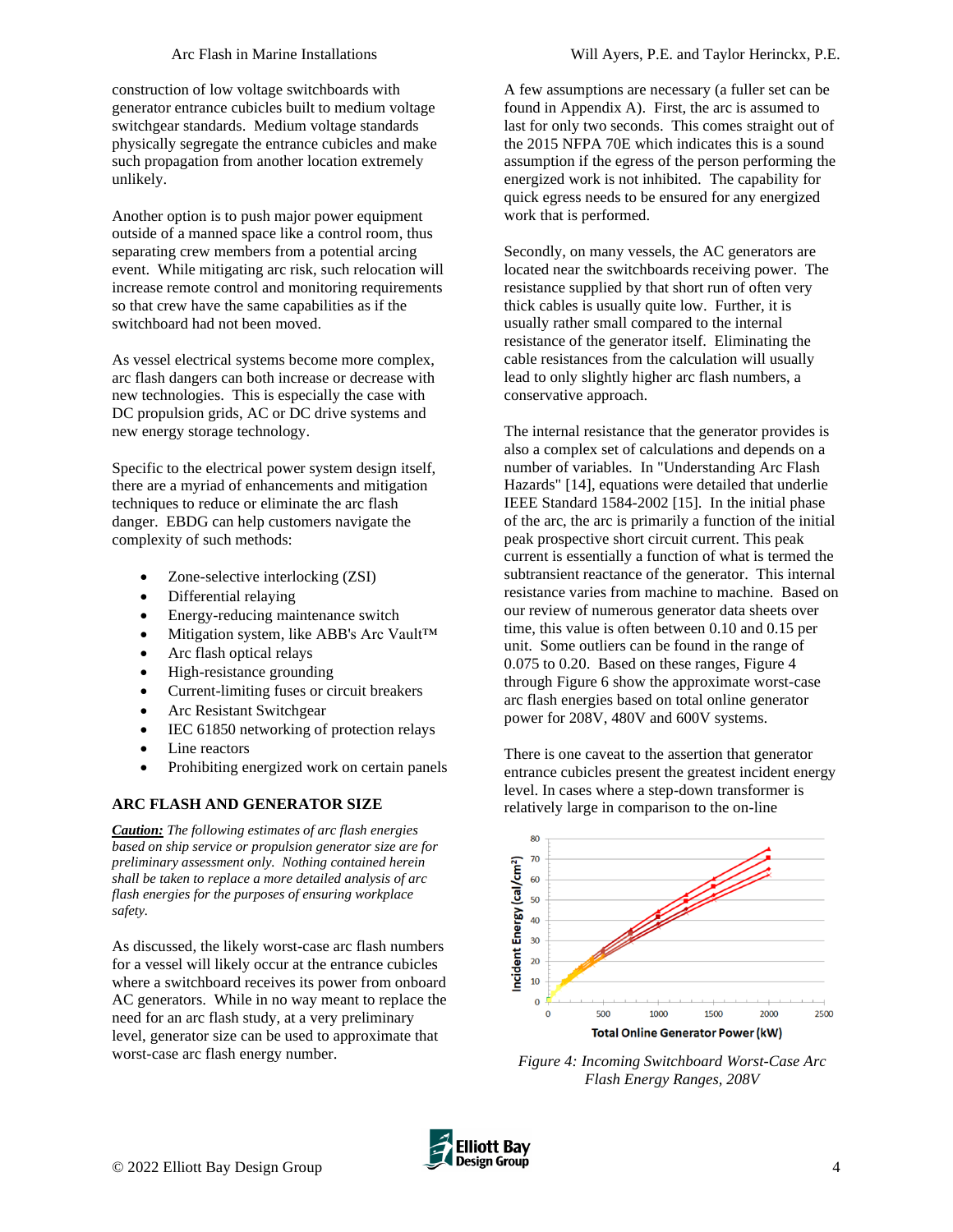

*Figure 5: Incoming Switchboard Worst-Case Arc Flash Energy Ranges, 480V*



<span id="page-4-0"></span>*Figure 6: Incoming Switchboard Worst-Case Arc Flash Energy Ranges, 600V*

generation capacity, the secondary side of the transformer may present a greater incident energy. This is because the increased current, rather than reduced voltage, has a more significant impact on incident energy level.

### **PPE RANGES**

To put the preceding estimated incident energy levels in perspective, it is helpful to compare them to ratings of clothing and personal protective equipment (PPE) available for use during work on energized electrical equipment. NFPA 70E Annex H provides guidance on arc rated clothing and PPE for several thresholds up to  $40 \text{ cal/cm}^2$ . See [Figure 7](#page-4-1) and Figure [8](#page-4-2) for two examples.

Each threshold represents an increase in the level of protection, and consequent increase in complexity, weight, and expense. Clothing and PPE combinations for incident energies up to  $12$  cal/cm<sup>2</sup> are modest additions to a typical shipboard environment. Incident energies between 12 cal/cm<sup>2</sup> and 40 cal/cm<sup>2</sup> are available, but require a more significant investment in use, donning and removal, storage, and care. PPE and arc rated clothing for incident energies above 40 cal/cm<sup>2</sup> are not



*Figure 7: One of the Authors with Arc Flash PPE Protecting up to 12 cal/cm<sup>2</sup> (including special arc flash gloves, shirt and jeans)*

<span id="page-4-1"></span>

*Figure 8: Typical Arc Flash PPE Protecting up to 40 cal/cm<sup>2</sup>*

<span id="page-4-2"></span>recognized, and energized work should not be performed on systems with this incident energy level.

### **LOOKING AHEAD**

The definitive guide for performing arc flash energy calculations in the United States, IEEE-1584, was revised and reissued in 2018. It builds upon the foundation created by IEEE-1584-2002, and work prior to that. It is based upon approximately 1700 experimental trials, versus the approximately 300 trials of the 2002 version, and provides higher fidelity results than the previous version.

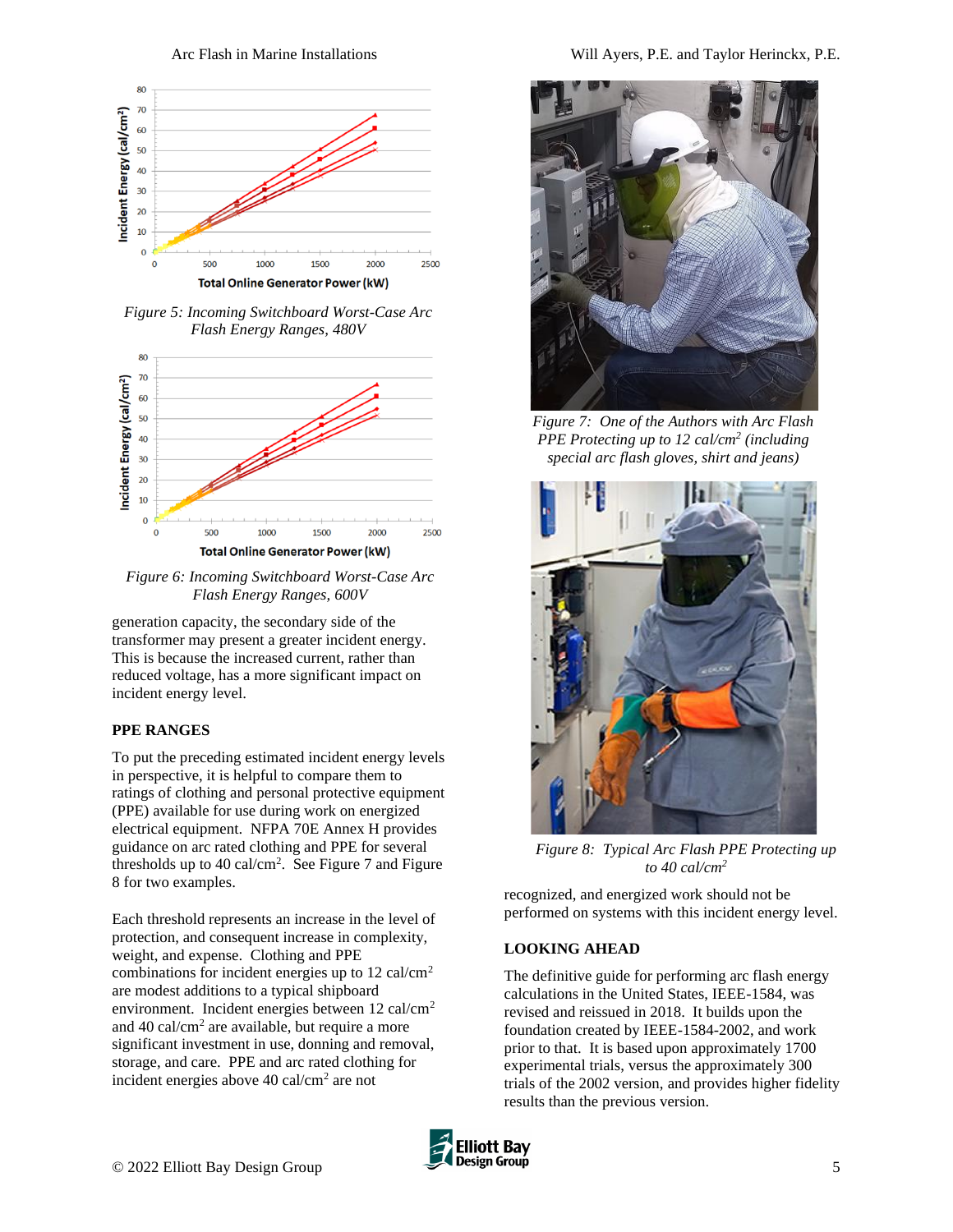From the vessel owner's prospective, the most significant difference between the 2002 and 2018 versions of the standard is incorporation of the geometric configuration of the electrical conductors, enclosures, and worker. The geometric orientations determine which sets of equations to use in determining the incident energy, and thus have a significant impact on the results. The ramification is that this information must be collected from a vessel or design while preparing an arc flash study.

The collection of large quantities of geometric data adds to the already intensive effort required during a ship check to collect electrical information on all relevant components. This expands the time and costs of performing an arc flash energy evaluation.

# **CONCLUSION**

Arc flashes can be quite dangerous, but that danger can be mitigated, and workers can be protected. Arc flash requirements are already entering the marine world and their impact will only increase. EBDG can quantify the danger and be part of the process to reduce or even eliminate it.

The reduction or elimination of the arc flash danger can be implemented with existing systems. But like a lot of things, it's often much easier during an initial design or major upgrade. So, when it comes to major investments in electrical systems, analyzing the arc flash angle now will help protect your investment from the approach of arc flash standards in the future.

# **REFERENCES**

- [1] National Fire Protection Association (NFPA), NFPA 70E - Standard for Electrical Safety in the Workplace, 4th Edition, Quincy, Massachusetts: Cenveo Publisher Services, 2015.
- [2] Tyndale USA, "How Common are Arc Flash Incidents?," 27 August 2018. [Online]. Available: https://tyndaleusa.com/blog/2018/08/27/howcommon-are-arc-flash-incidents/.
- [3] Brookhaven Site Office of the U.S. Department of Energy, "Arc Flash at Brookhaven National Laboratory, April 14, 2006," U.S. Department of Energy, Upton, New York, 2006.
- [4] U.S. Department of Energy, "Electrical Arc Injury on October 11, 2004, at the Stanford Linear Accelerator Center," U.S. Department of Energy, Menlo Park, California, 2004.
- [5] Savannah River Office of the U.S. Department of Energy, "Employee Burn Injury at the D Area Powerhouse, Sept. 23 2009," U.S. Department of Energy, Aiken, South Carolina, 2009.
- [6] M. Lang and K. Jones, "Investigation of Factors Affecting the Sustainability of Arcs Below 250V," in *IEEE Industry Applications Society Annual Meeting*, Orlando, 2011.
- [7] "Technical Engineering Services to perform Arc Flash Analysis for Coast Guard Vessels (F7045-120001/A)," Government of Canada, 6 August 2012. [Online]. Available: https://buyandsell.gc.ca/procurementdata/tender-notice/PW-HAL-208-8736.
- [8] U.S. Army Corps of Engineers, "Regulation No. 385-1-100, Arc Flash Hazard Program," 30 September 2014. [Online]. Available: https://www.publications.usace.army.mil/Porta ls/76/Publications/EngineerRegulations/ER\_38 5-1-100.pdf.
- [9] EBDG, "Galley News You Can Use, Arc Flash Analysis: Plan, Protect & Save," December 2015. [Online]. Available: https://ebdg.com/wp-ebdgcontent/uploads/2016/07/Arc-Flash-Analysis-Plan-Protect-and-Save\_Dec-2015.pdf.
- [10] Lockwood, Andrews & Newnam, Inc., "Galveston Ferry Maintenance Building Renovation – TxDOT," 26 December 2019. [Online]. Available: https://laninc.com/project/galveston-ferry-maintenancebuilding-renovation-txdot/.
- [11] B. Ireland, "Willful and Serious Violations, U.S. Postal Service Faces Nationwide Complaint for Electrical Safety Violations," EC&M, 24 January 2011. [Online]. Available: https://www.ecmweb.com/maintenance-repairoperations/article/20893962/willful-andserious-violations.